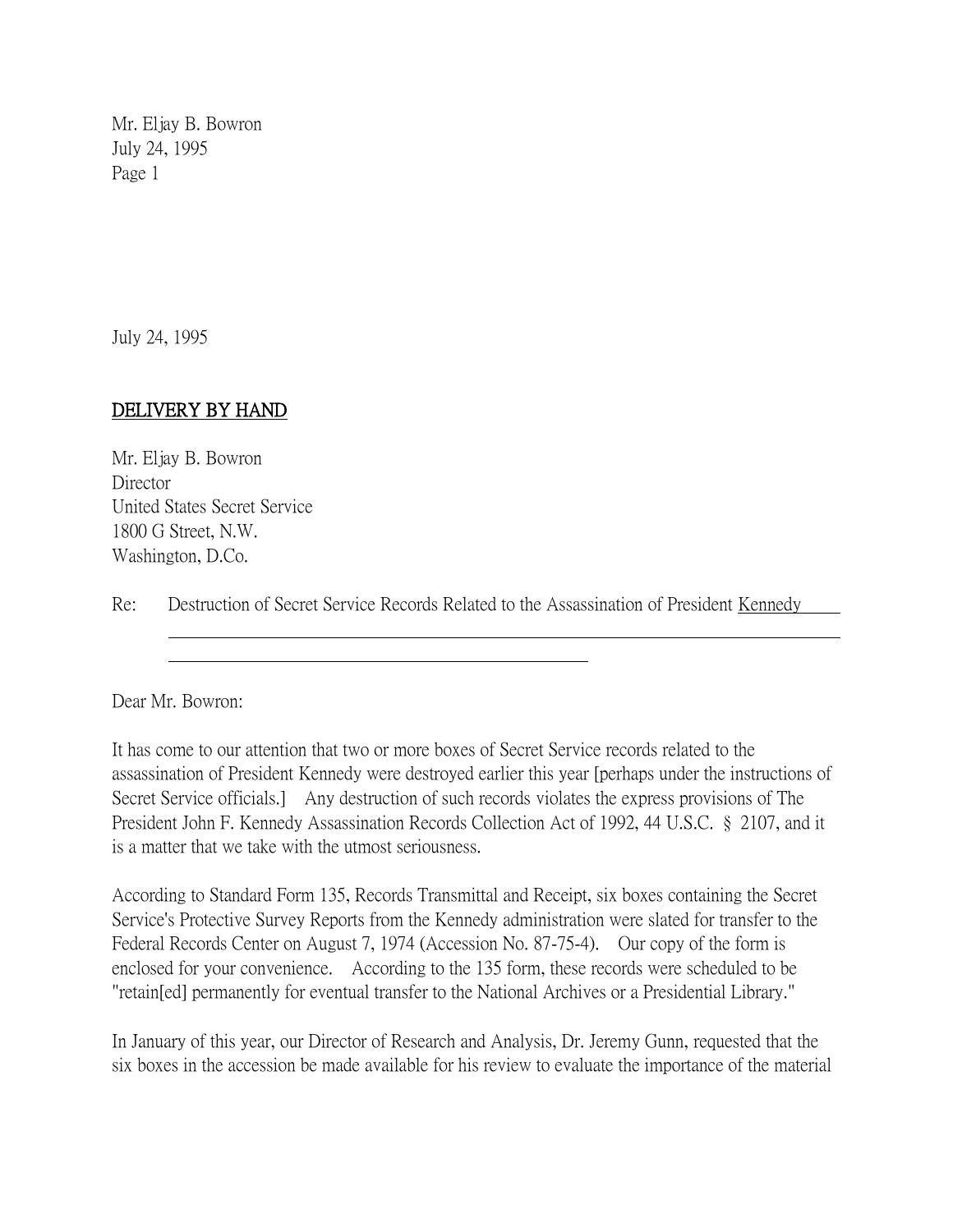Mr. Eljay B. Bowron July 24, 1995 Page 2

 $\overline{a}$ 

for the JFK Collection in the National Archives.<sup>1</sup>

However, Dr. Gunn was not provided two of the six boxes -- fully **one-third** of the Secret Service's Protective Survey Reports from the Kennedy Administration. On February 7, 1995 -- and several times thereafter -- he was told that the Federal Records Center "could not locate" boxes numbered (1) and (6). According to the 135, these two boxes contained *records related to Andrews Air Force* **Base** (presumably including the arrival of Air Force One carrying the body of the slain President) and all of the records from September 24, 1963 through the President's trip to New York City on November 8, 1963. This material presumably includes the important files related to the cancelling of President Kennedy's trip to Chicago (where death threats against him presumably led to the cancellation of the trip).

Although we were repeatedly told that these records had been misfiled by the Federal Records Center, Ms. Ann Parker of the Secret Service informed Dr. Joan Zimmerman of my staff, on July 20, 1995 - six months after we had first requested the boxes -- that the records were in fact destroyed in January of this year at approximately the same time that we had requested them. When we asked for a copy of the document on which she based her statement (which she called an "O-1 report"), she refused to provide it and stated that we would need to file a FOIA request to the Federal Records Center in order to see it.

In order for you and us to fulfill our statutory obligations, we seek your cooperation in assisting us in obtaining all of the facts surrounding the possible destruction of these important records and to ensure that no additional Kennedy-related material is destroyed by the Secret Service (or anyone acting on its behalf). Accordingly, we request that you take the following actions immediately:

1. Instruct all appropriate Secret Service officials to provide the Assassination Records Review Board all documentation related to boxes (1) and (6) in the above-referenced accession (including, without limitation, the Secret Service's copy of the Form 135; any revisions or amendments made to the 135; any retention schedules or revisions of retention schedules that would relate in any way to the two boxes; any requests to transfer or review the boxes; and any other documentation, memoranda, or e-mail messages that relate to the boxes). We ask that this material be provided to the

<sup>&</sup>lt;sup>1</sup>Although four of the six boxes were made available, some important files were missing from those boxes. For example, the missing files included: file 602.111 "Other Places Folder # 6 - July-Nov. 1963 (the critical months precededing the assassination); 602.111 Key West, Florida, 3-26-61 (the month before the Bay of Pigs) and New York, 4-27-61 (the week following the Bay of Pigs).